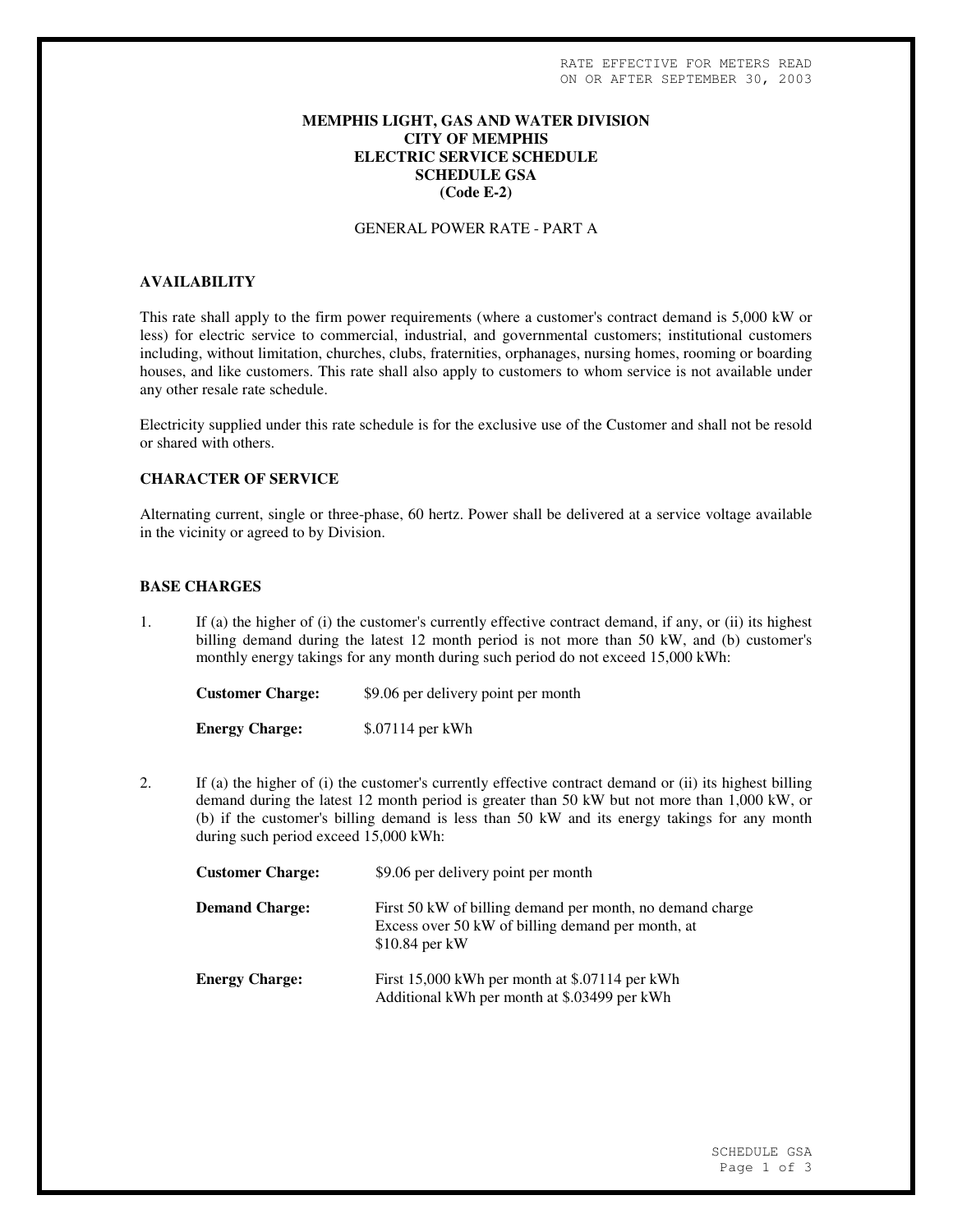3. If the higher of the customer's currently effective contract demand or its highest billing demand during the latest 12 month period is greater than 1,000 kW:

| <b>Customer Charge:</b> | \$9.06 per delivery point per month                                                                                                                            |
|-------------------------|----------------------------------------------------------------------------------------------------------------------------------------------------------------|
| <b>Demand Charge:</b>   | First 1,000 kW of billing demand per month, at \$10.31 per kW<br>Excess over 1,000 kW of billing demand per month, at \$11.74 per<br>kW, plus an additional    |
|                         | \$11.74 per kW per month for each kW, if any, of the amount by<br>which the customer's billing demand exceeds the higher of 2,500 kW<br>or its contract demand |
| <b>Energy Charge:</b>   | \$.03572 per kWh per month                                                                                                                                     |

#### **ADJUSTMENT**

The base demand and energy charges shall be increased or decreased in accordance with the current Adjustment Addendum published by TVA. (In addition, such charges shall be increased or decreased to correspond to increases or decreases determined by TVA in the value of the hydro generation benefit allocated to residential customers.)

#### **DETERMINATION OF DEMAND**

Division shall meter the demand in kW of all customers having loads in excess of 50 kW. The metered demand for any month shall be the highest average during any 30-consecutive-minute period of the month of the load metered in kW. The measured demand for any month shall be the higher of the highest average during any 30 consecutive-minute period of the month of (a) the load metered in kW or (b) 85 percent of the load in kVA plus an additional 10 percent for that part of the load over 5,000 kVA, and such measured demand shall be used as the billing demand, except that the billing demand for any month shall in no case be less than 30 percent of the higher of the currently effective contract demand or the highest billing demand established during the preceding 12 months.

#### **MINIMUM MONTHLY BILL**

The monthly bill under this rate schedule shall not be less than the sum of (a) the base customer charge, (b) the base demand charge, as adjusted, applied to the customer's billing demand, and (c) the base energy charge, as adjusted, applied to the customer's energy takings; provided, however, that, under 2 of the Base Charges, the monthly bill shall in no event be less than the sum of (a) the base customer charge and (b) 20 percent of the portion of the base demand charge, as adjusted, applicable to the second block (excess over 50 kW) of billing demand, multiplied by the higher of the customer's currently effective contract demand or its highest billing demand established during the preceding 12 months.

Division may require minimum bills higher than those stated above.

## **SEASONAL SERVICE**

Customers who contract for service on a seasonal basis shall be limited to 2,500 kW and shall pay the above charges, as adjusted, plus an additional seasonal use charge equal to  $(1)$  \$.0136 per kWh per month under 1 of the Base Charges, (2) the sum of  $$.0136$  per kWh for the first 15,000 kWh per month and  $$4.07$ per kW per month of billing demand in excess of 50 kW under 2 of the Base Charges, and (3) \$4.07 per kW per month of billing demand under 3 of the Base Charges. Consistent with Division's standard policy, the customer may arrange for seasonal testing of equipment during off-peak hours.